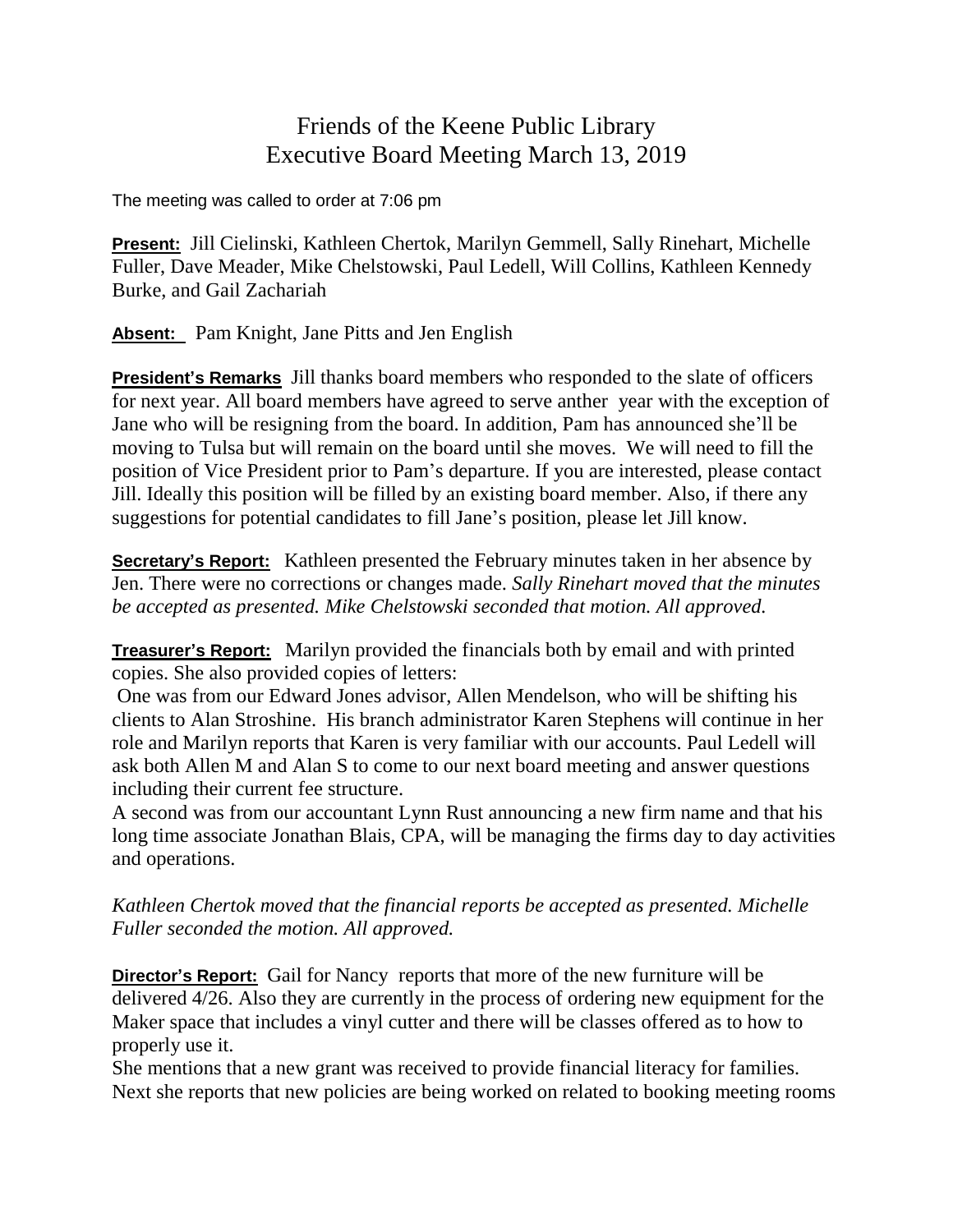and spaces within the library and Heberton Hall.

Last, Gail notes that there is a national "Friends of Library Week" designated in October, and that the Keene Friends might want to highlight that at the library in some way. Exact dates need to be researched.

## **Trustees Report:** No report

**KLACC :** Jill reports the current completion date is between March 31 and Easter (April 21). The sprinkler system is not complete and then there will need to be inspections of that system among other reviews. The elevator installation is complete and awaiting inspection. The connector is mostly complete and next week concrete sidewalks on the West St side will be placed. She goes on to report that Paul Henkel has indicated that the new sound system in Heberton will be installed in 2 weeks.

Also mentioned was that the Time Capsule which has been built by Melanson's will be installed on the same day as the opening ceremony. It will then be opened in 50 years. Paul reports that a large piece of equipment, an old type of rheostat, is to be enclosed in plexiglass and will be put on display in the connector.

Currently the opening ceremony for the expansion is June 23, 2019. It happens to be the same date that the WallDogs event, painting the murals on the outsides of 17or18 businesses, will be happening in Keene

**Newsletter Committee:** Jill states that articles for the spring newsletter are needed and should be emailed to Pam. She also continues to look for someone to take over the newsletter responsibilities when Pam leaves and that it would be helpful for that person to work with Pam as soon as possible to learn the process.

**Book Sale Committee:** The Book Sale committee is meeting again next week and is working on the new process for handling donations. They are wanting to have tables and other crucial items in place for when occupancy is approved. They will borrow some items initially from the library as they look closely at what purchases are needed for the long term. The committee knows sorting tables, recycle bins and fatigue flooring mats will be needed when the donation bin is opened and will needs some funds authorized to make these purchases. Jill has suggested that having up to \$5,000 to spend for initial supplies would be helpful.

*Kathleen C made a motion to provide the committee up to \$5,000 to purchase supplies needed for the Friends' space. Michelle F seconded the motion. All approved.*

**Other Business:** Due to Pam's absence museum pass discussion will be deferred till the next meeting.

Jill notes per the FKPL calendar the Finance committee is due for a meeting in April. Paul will contact committee members with date/time for that meeting.